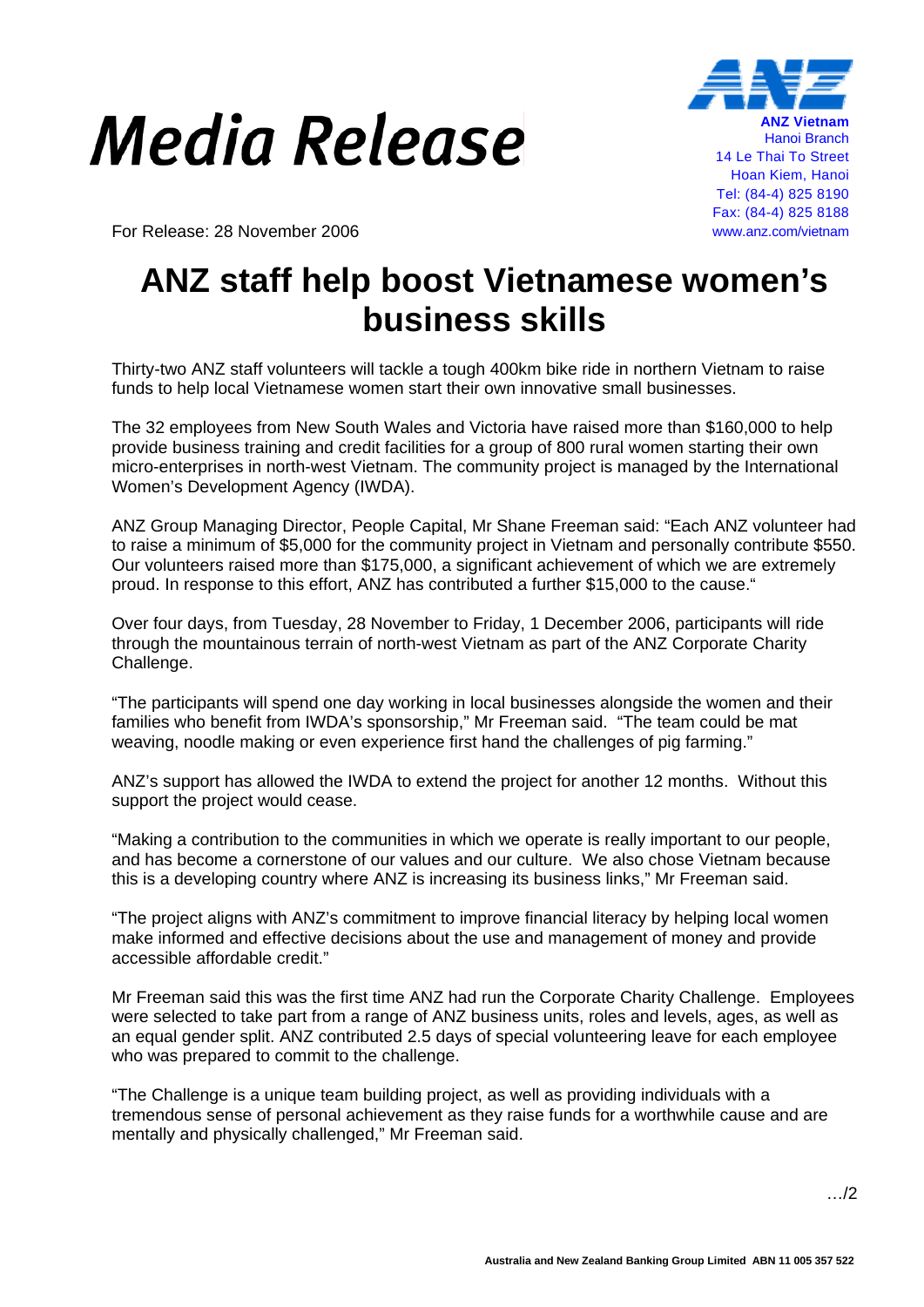"They have all succeeded in including and motivating friends, family and colleagues to reach their fundraising targets – and have trained consistently and hard for what will be a tough ride."

The ANZ Corporate Charity Challenge was launched on 22 March 2006. ANZ engaged Mission Accomplish, an external organisation to design the project and provide guidance and support for employees on everything from fundraising to getting fit.

Ms Jordina Evins from Mission Accomplish said: "Our experience shows a corporate charity challenge is one of the most unforgettable and rewarding events ANZ staff will ever experience. It takes staff out of their comfort zone and empowers them to make a real difference to their workplace, community and own lives."

Ms Suzette Mitchell, Chief Executive Officer of IWDA, said, "We are delighted to have the support of ANZ in facilitating women in Vietnam to achieve financial independence and improve their standard of living. By supporting women - their families and the whole community benefits."

On this special event, Australian Ambassador to Vietnam, Mr. Bill Tweddell has joined the dinner with the team at the cozy Koto restaurant on Van Mieu Street, a familiar address for community activities.

As the General Manager of ANZ Vietnam and also the first Vietnam woman to hold this title in an international bank, Ms. Thuy Dam proudly asserted that "ANZ is not only active in doing business but also a responsible corporate citizen. ANZ Vietnam has, is and will be embracing these values and moreover, act as the bridge between local and international community for better understanding of Vietnamese people and the country and thus, develop meaningful activities".

Some pictures of the activities: